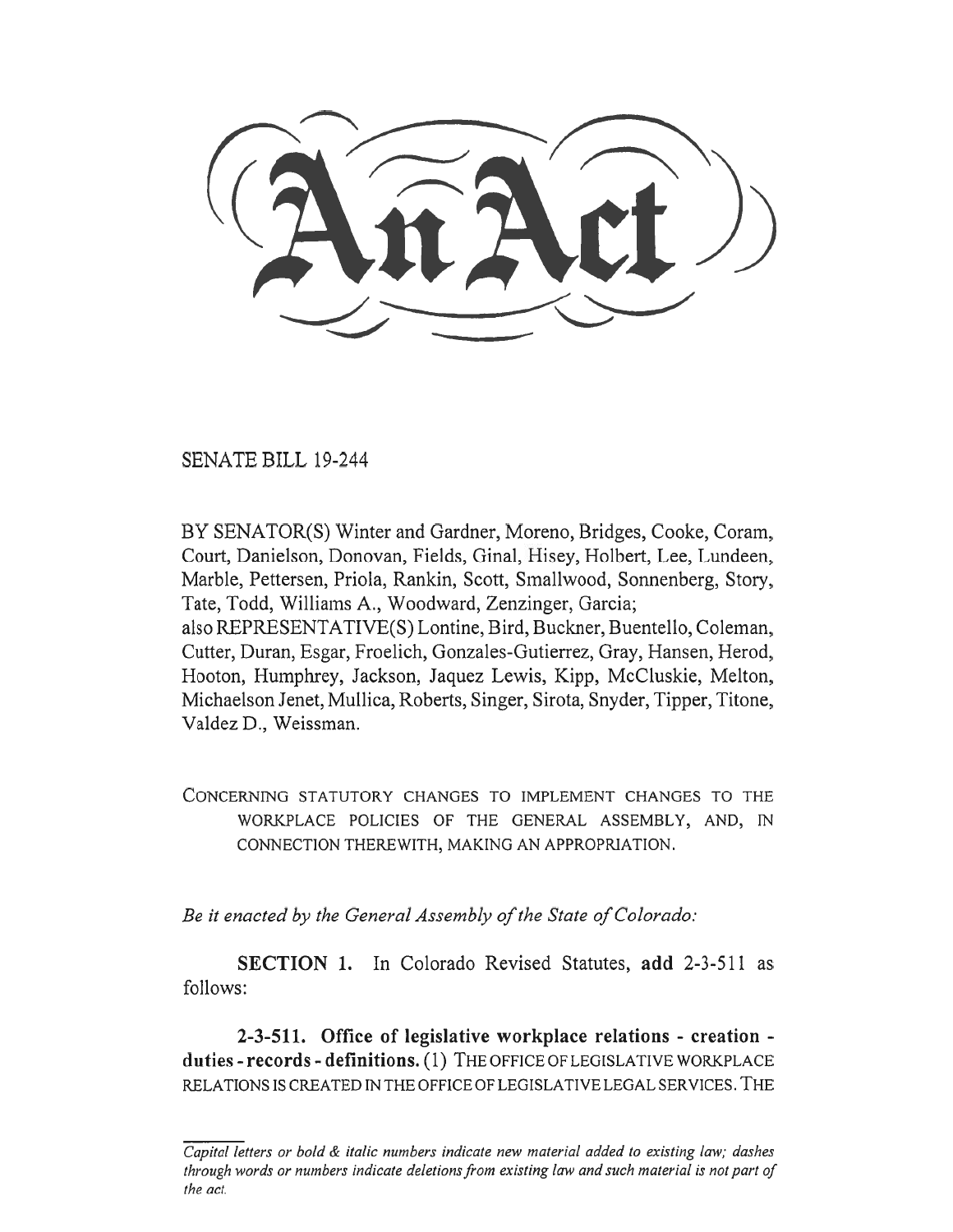HEAD OF THE OFFICE IS THE DIRECTOR OF THE OFFICE OF LEGISLATIVE WORKPLACE RELATIONS. THE DIRECTOR OF THE OFFICE OF LEGISLATIVE LEGAL SERVICES SHALL APPOINT THE DIRECTOR OF THE OFFICE OF LEGISLATIVE WORKPLACE RELATIONS AND MAY APPOINT SUCH ADDITIONAL STAFF AS MAY BE NECESSARY FOR THE EFFICIENT OPERATION OF THE OFFICE, IN ACCORDANCE WITH SECTION 2-3-503 (1).

(2) THE OFFICE OF LEGISLATIVE WORKPLACE RELATIONS SHALL PROVIDE SERVICES TO THE GENERAL ASSEMBLY, ITS MEMBERS AND EMPLOYEES, AND THE LEGISLATIVE STAFF AGENCIES RELATED TO EMPLOYEE RELATIONS; TRAINING; COMPLIANCE; WORKPLACE CULTURE, INCLUDING THE INVESTIGATION OF COMPLAINTS UNDER THE WORKPLACE EXPECTATIONS POLICY; AND WORKPLACE HARASSMENT, INCLUDING THE INVESTIGATION OF COMPLAINTS UNDER THE WORKPLACE HARASSMENT POLICY.

(3) RECORDS CREATED AND MAINTAINED BY THE OFFICE OF LEGISLATIVE WORKPLACE RELATIONS THAT ARE RELATED TO A WORKPLACE HARASSMENT COMPLAINT OR INVESTIGATION, A COMPLAINT UNDER THE WORKPLACE EXPECTATIONS POLICY, OR AN INQUIRY OR REQUEST CONCERNING WORKPLACE HARASSMENT OR CONDUCT, WHETHER ORNOT THE INQUIRY OR REQUEST LEADS TO A FORMAL OR INFORMAL COMPLAINT OR RESOLUTION PROCESS, ARE NOT PUBLIC RECORDS AS DEFINED IN SECTION 24-72-202 (6) AND SHALL NOT BE MADE AVAILABLE FOR PUBLIC INSPECTION; EXCEPT THAT, NOTWITHSTANDING THE PROVISIONS OF SECTION 24-72-204  $(3)(a)(X)$ :

(a) THE DIRECTOR OF THE OFFICE OF LEGISLATIVE WORKPLACE RELATIONS SHALL PUBLISH AND MAKE AVAILABLE TO THE PUBLIC AN ANNUAL STATISTICAL REPORT SHOWING THE TOTAL NUMBER OF COMPLAINTS RECEIVED UNDER THE WORKPLACE HARASSMENT POLICY AND THE WORKPLACE EXPECTATIONS POLICY AND THEIR RESOLUTION. THE DIRECTOR SHALL ENSURE THAT THE REPORT DOES NOT CONTAIN INFORMATION THAT WOULD DISCLOSE THE IDENTITY OF A COMPLAINANT, RESPONDENT, OR WITNESS.

(b)  $(I)$  EXCEPT AS PROVIDED IN SUBSECTION  $(3)(b)(II)$  OF THIS SECTION, IF, AFTER AN INVESTIGATION IN ACCORDANCE WITH THE WORKPLACE HARASSMENT POLICY, A WORKPLACE HARASSMENT COMMITTEE OF THE SENATE OR HOUSE OF REPRESENTATIVES FINDS THAT THE FACTS FOUND MORE LIKELY THAN NOT IN THE INVESTIGATION ESTABLISH A

## PAGE 2-SENATE BILL 19-244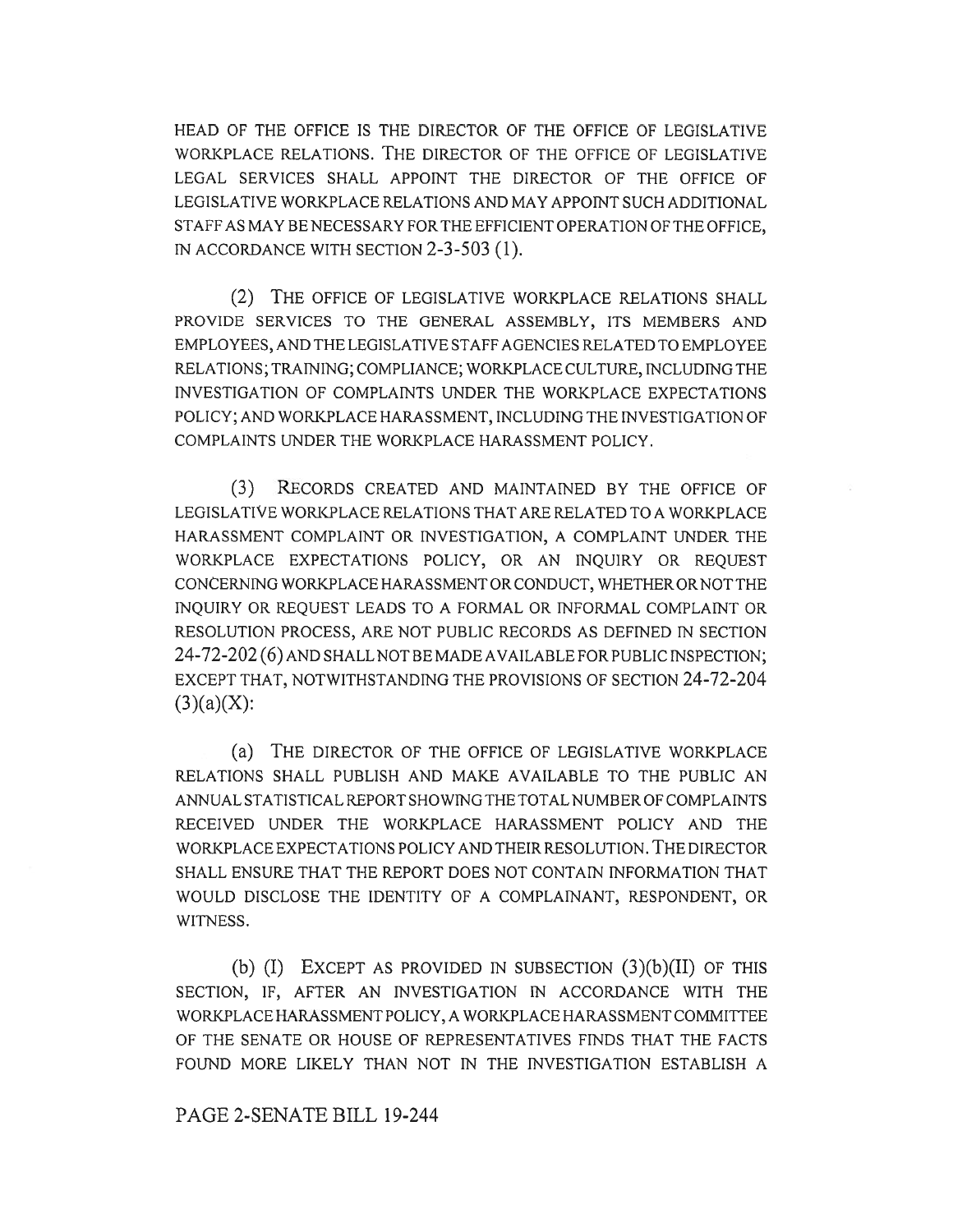VIOLATION OF THE POLICY BY A MEMBER OF THE GENERAL ASSEMBLY, THE DIRECTOR OF THE OFFICE OF LEGISLATIVE WORKPLACE RELATIONS SHALL MAKE AVAILABLE TO THE PUBLIC THE EXECUTIVE SUMMARY OF THE REPORT OF THE INVESTIGATION AND THE NAME OF THE MEMBER. THE DIRECTOR SHALL ENSURE THAT THE EXECUTIVE SUMMARY DOES NOT CONTAIN INFORMATION THAT WOULD DISCLOSE THE IDENTITY OF THE COMPLAINANT OR ANY WITNESS.

(II) THE COMMITTEE MAY DECIDE BY A TWO-THIRDS VOTE TO NOT RELEASE THE EXECUTIVE SUMMARY AS REQUIRED BY SUBSECTION (3)(b)(I) OF THIS SECTION. THE COMMITTEE SHALL MEET IN EXECUTIVE SESSION TO DETERMINE WHETHER TO RELEASE THE EXECUTIVE SUMMARY OR ANY PORTION THEREOF AND SHALL TAKE INTO CONSIDERATION THE SEVERITY OF THE CONDUCT ALLEGED, ANY PATTERNS OF HARASSING BEHAVIOR BY THE MEMBER, AND THE PUBLIC'S INTEREST IN BEING INFORMED OF THE CONDUCT OF ELECTED OFFICIALS.

(C) RECORDS OF THE EXPENDITURE OF PUBLIC MONEY ON COMPLAINTS, INVESTIGATIONS, OR OTHER FUNCTIONS OF THE OFFICE OF LEGISLATIVE WORKPLACE RELATIONS ARE PUBLIC RECORDS SUBJECT TO INSPECTION IN ACCORDANCE WITH PART 2 OF ARTICLE 72 OF TITLE 24, EXCEPT TO THE EXTENT THAT THEY CONTAIN INFORMATION THAT WOULD DISCLOSE THE DETAILS OF, OR THE IDENTITY OF AN INDIVIDUAL INVOLVED IN, A COMPLAINT, INVESTIGATION, OR INQUIRY OR REQUEST CONCERNING WORKPLACE HARASSMENT OR CONDUCT.

(4) THE OFFICE OF LEGISLATIVE WORKPLACE RELATIONS SHALL BE PROVIDED WITH SUITABLE OFFICE SPACE IN THE STATE CAPITOL OR IN A NEARBY BUILDING. THE OFFICE SPACE MUST BE SITUATED SO AS TO PROVIDE CONFIDENTIALITY AND CONVENIENT ACCESS FOR INDIVIDUALS COVERED BY THE WORKPLACE HARASSMENT POLICY AND THE WORKPLACE EXPECTATIONS POLICY.

(5) As USED IN THIS SECTION, UNLESS THE CONTEXT OTHERWISE REQUIRES:

(a) "WORKPLACE EXPECTATIONS POLICY" MEANS THE WORKPLACE EXPECTATIONS POLICY ADOPTED BY THE EXECUTIVE COMMITTEE OF THE LEGISLATIVE COUNCIL PURSUANT TO THE JOINT RULES.

## PAGE 3-SENATE BILL 19-244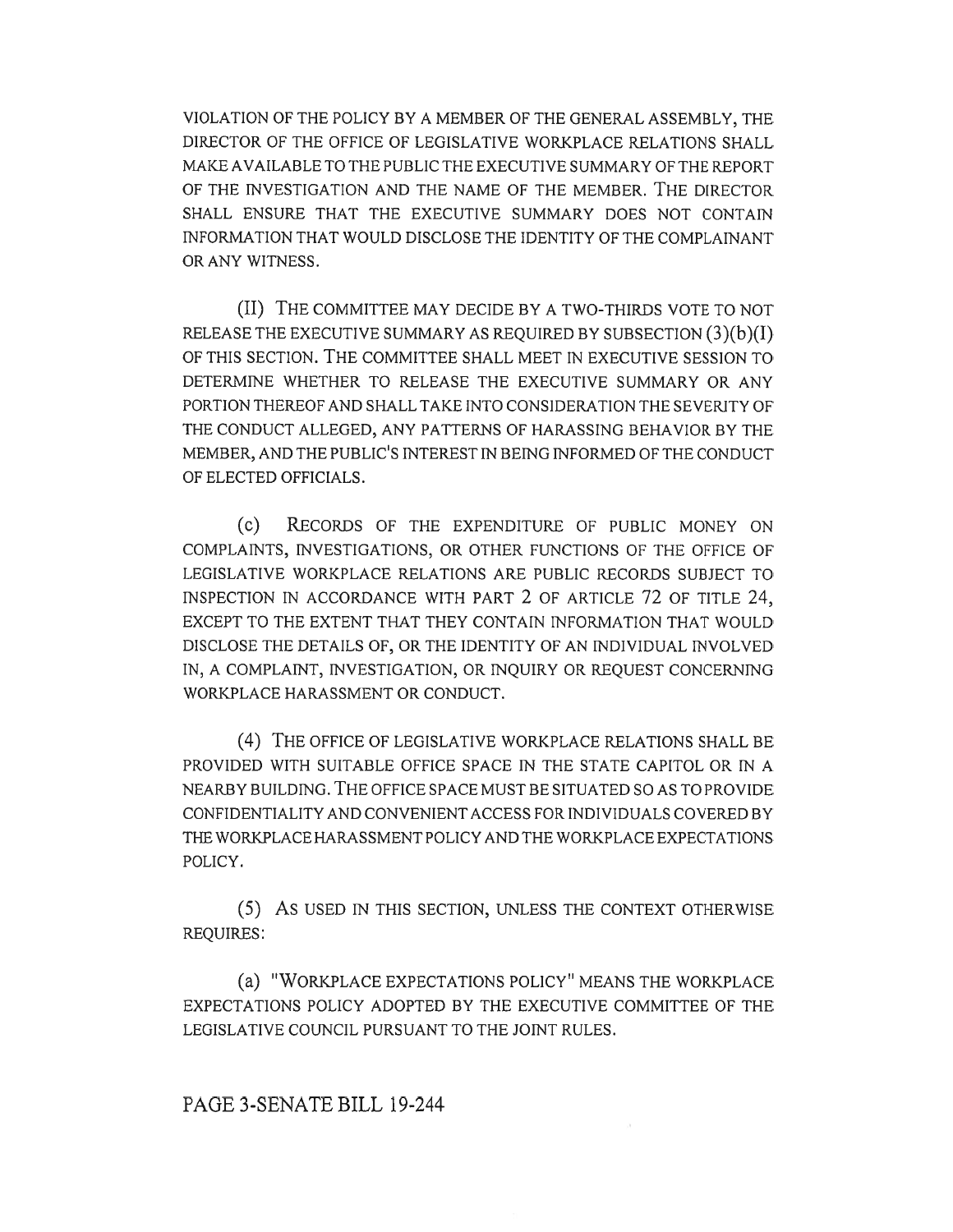(b) "WORKPLACE HARASSMENT POLICY" MEANS THE WORKPLACE HARASSMENT POLICY ADOPTED BY THE EXECUTIVE COMMITTEE OF THE LEGISLATIVE COUNCIL PURSUANT TO THE JOINT RULES.

**SECTION 2.** In Colorado Revised Statutes, 24-6-402, **amend** (3)(a) introductory portion and  $(3)(a)(III)$  as follows:

**24-6-402. Meetings - open to public - definitions.** (3) (a) The members of a state public body subject to this part 4, upon the announcement by the state public body to the public of the topic for discussion in the executive session, including specific citation to the provision of this subsection (3) authorizing the body to meet in an executive session and identification of the particular matter to be discussed in as much detail as possible without compromising the purpose for which the executive session is authorized, and the affirmative vote of two-thirds of the entire membership of the body after such announcement, may hold an executive session only at a regular or special meeting and for the sole purpose of considering any of the matters enumerated in paragraph (b) of this subsection  $(3)$  SUBSECTION  $(3)(b)$  OF THIS SECTION or the following matters; except that no adoption of any proposed policy, position, resolution, rule, regulation, or formal action, except the review, approval, and amendment of the minutes of an executive session recorded pursuant to subparagraph  $(I)$  of paragraph  $(d.5)$  of subsection  $(2)$  SUBSECTION  $(2)(d.5)(I)$  of this section, shall occur at any executive session that is not open to the public:

(III) Matters required to be kept confidential by federal law or rules, state statutes, or in accordance with the requirements of any joint rule of the senate and the house of representatives pertaining to lobbying practices OR WORKPLACE HARASSMENT OR WORKPLACE EXPECTATIONS POLICIES;

**SECTION 3.** In Colorado Revised Statutes, 24-72-204, **add**   $(3)(a)(X.5)$  as follows:

**24-72-204. Allowance or denial of inspection - grounds procedure - appeal - definitions - repeal.** (3) (a) The custodian shall deny the right of inspection of the following records, unless otherwise provided by law; except that any of the following records, other than letters of reference concerning employment, licensing, or issuance of permits, shall be available to the person in interest pursuant to this subsection (3):

## PAGE 4-SENATE BILL 19-244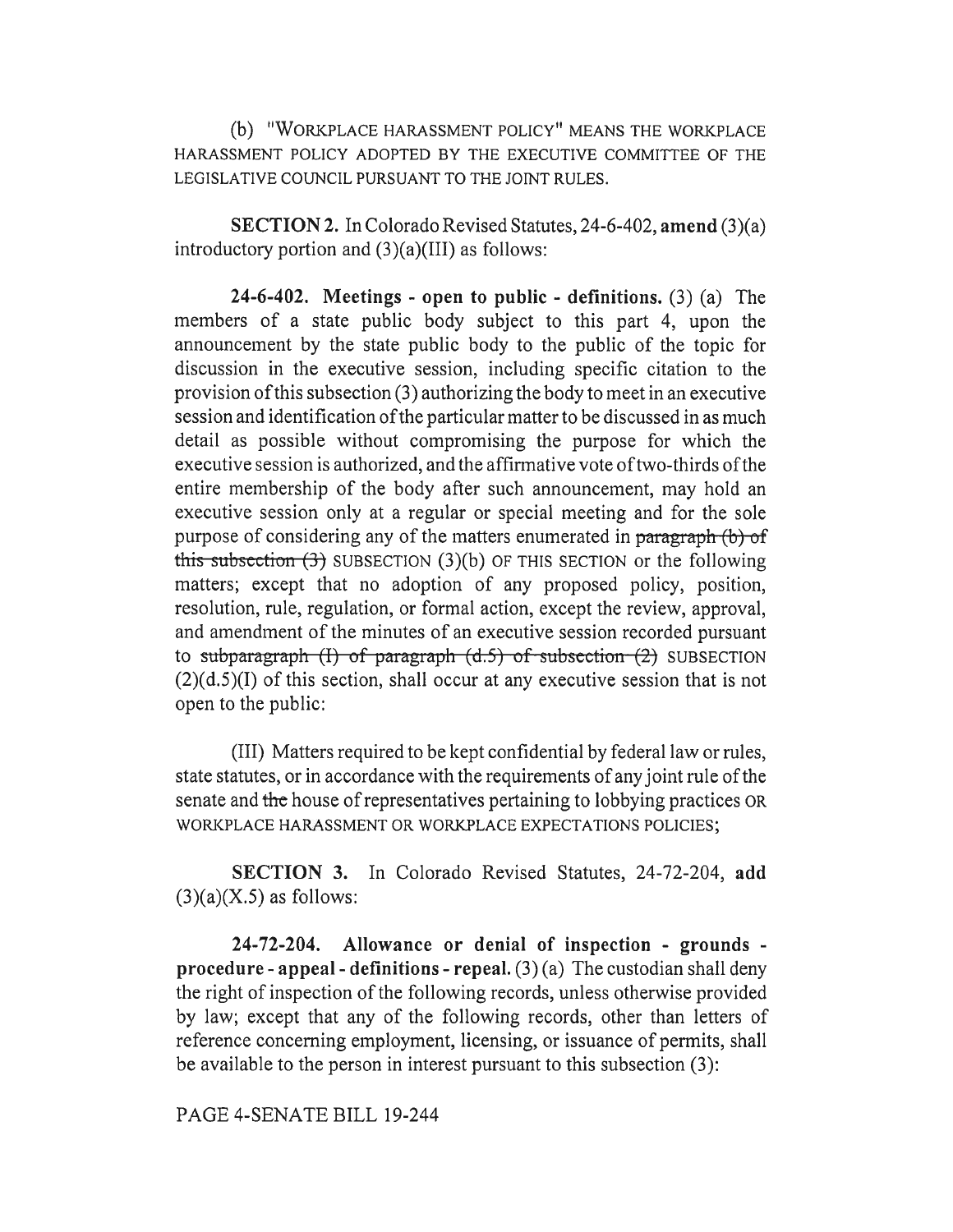(X.5) RECORDS CREATED, MAINTAINED, OR PROVIDED TO A CUSTODIAN BY THE OFFICE OF LEGISLATIVE WORKPLACE RELATIONS CREATED IN SECTION 2-3-511 THAT ARE RELATED TO A WORKPLACE HARASSMENT COMPLAINT OR INVESTIGATION, A COMPLAINT UNDER THE WORKPLACE EXPECTATIONS POLICY, OR AN INQUIRY OR REQUEST CONCERNING WORKPLACE HARASSMENT OR CONDUCT, WHETHER ORNOT THE RECORDS ARE PART OF A FORMAL OR INFORMAL COMPLAINT OR RESOLUTION PROCESS.

**SECTION 4.** In Colorado Revised Statutes, 24-72-202, **amend**  (4.5) as follows:

**24-72-202. Definitions.** As used in this part 2, unless the context otherwise requires:

(4.5) "Personnel files" means and includes home addresses, telephone numbers, financial information, and A DISCLOSURE OF AN INTIMATE RELATIONSHIP FILED IN ACCORDANCE WITH THE POLICIES OF THE GENERAL ASSEMBLY, other information maintained because of the employer-employee relationship, and other documents specifically exempt from disclosure under this part 2 or any other provision of law. "Personnel files" does not include applications of past or current employees, employment agreements, any amount paid or benefit provided incident to termination of employment, performance ratings, final sabbatical reports required under section 23-5-123, C.R.S., or any compensation, including expense allowances and benefits, paid to employees by the state, its agencies, institutions, or political subdivisions.

**SECTION 5. Appropriation.** For the 2019-20 state fiscal year, \$221,925 is appropriated to the legislative department for use by the committee on legal services. This appropriation is from the general fund and is based on an assumption that the committee on legal services will require an additional 1.8 FTE. To implement this act, the committee on legal services may use this appropriation for the office of legislative workplace relations.

**SECTION 6. Safety clause.** The general assembly hereby finds,